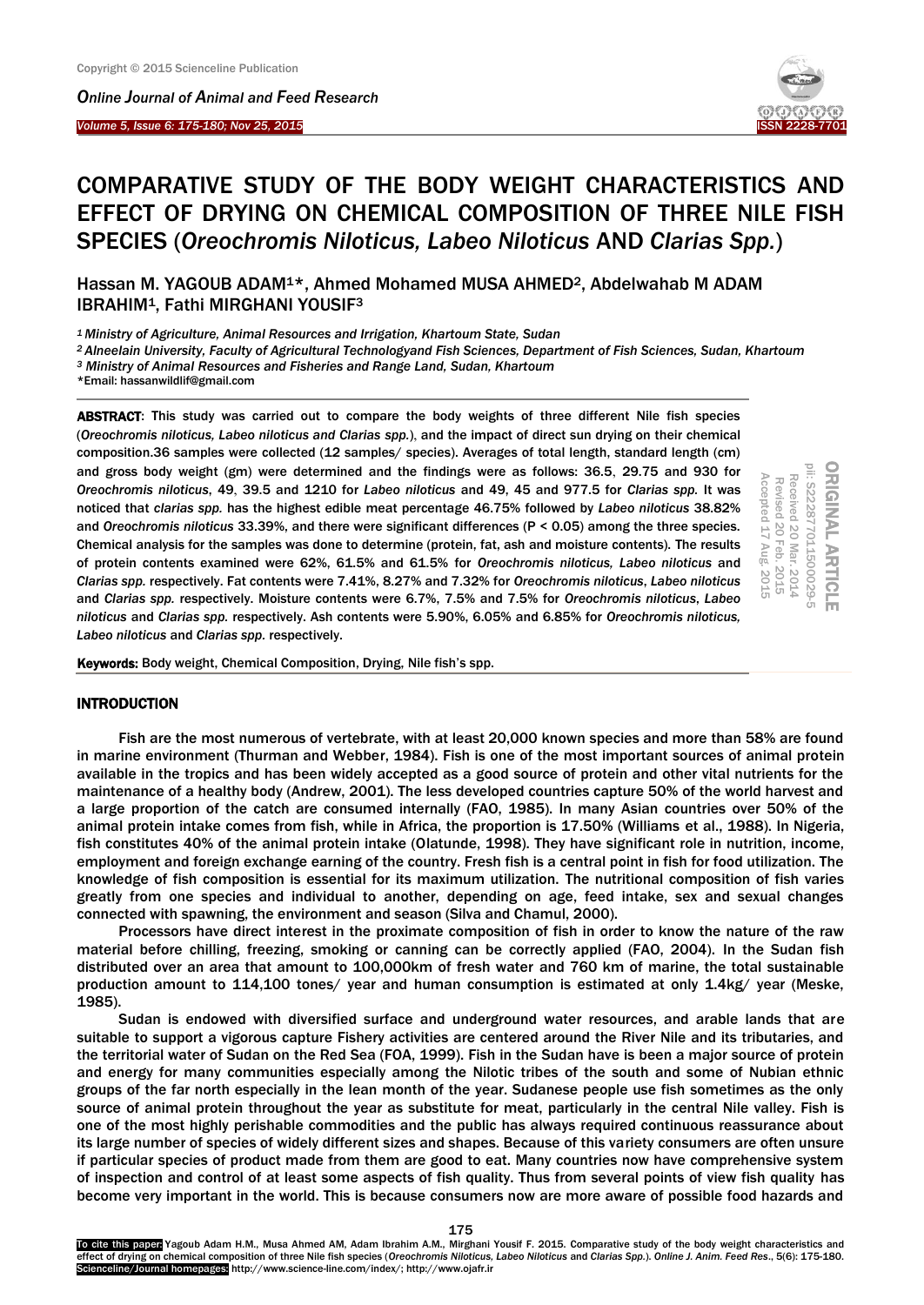malpractices which will affect the quality as a result of bad handling and processing. Therefore, consumers individually or collectively become more demand in respect of freshness, naturalness, microbial safety, free from pollutants and protection from damage.

The number of simple drying techniques suitable for small-scale, such as at household or village level as described by Brigih et al*.* (2004). In recent years the annual world production of dried a fishery product has been 350,000 tones, and the biggest production comes from Asia and Africa (Sigurjon, 2003). Salted fish is consumed in many countries, especially the developing countries where they constitute an important source of low cost dietary protein (Bligh et al, 1988).

The aims of this study were to identify the filleting yield characteristics of three Nile fish species and to compare and determine the effect of drying on chemical composition of the studied fish species.

# MATERILAS AND METHODS

#### Locality:

This study was conducted at Sudan University of Science and Technology, College of Science and Technology of Animal Production, department of Fisheries and Wildlife Science.

### Fish samples:

Thirty six fish samples of three fish species, Garmut (African cat fish, *Clarias spp.*), Dabs (*Labeo niloticus*) and Bulti (*Oreochromis niloticus*), purchased from Elmourda fish market, Oumderman, Sudan. The length and total weight of individual samples were taken using Measuring board (100cm) and normal balance (10Kg).

#### Experimental procedure:

The fish samples were washed thoroughly with tap water and weighed individually and degutted using sharpened and clean knives. The treated samples were washed again to remove all the adhesive material and blood, representing and divided into three groups, each group contained 12 samples, all studied species, Garmut (African cat fish, *Clarias spp.*), Dabs (*Labeo niloticus*) and Bulti (*Oreochromis niloticus*).The Total Length, standard Length, Total Weight and Filleting yield indices were determined using different materials (sharpened, knives, balance and measuring board) and recorded in separate tables. The fillets of studied fish species were Packed in plastic bags, and sent to the Central Veterinary Research Laboratory {Soba} to determine chemical composition parameters (moisture, protein, fat, dry matter and ash). As described by (AOAC, 1984).

Drying Method: Fish species samples (36 fillet samples) were hanged up horizontally from the head on hooks and string, at about 70 cm off the ground level to dry in the open air for 12 days from 28 February – 11 March /2011, then packed into plastic bags, sent for chemical analysis (protein, fat, ash, moisture and dry matter) to the Central Veterinary Research Laboratory {Soba}. As described by (AOAC, 1984).

Chemical Composition: The chemical parameters of the studied fish samples were as follows:

Moisture Determination: The samples were weighed at first (Initial weight), then dried in electric oven at 105 C for 24 – 30 hours to obtain a constant weight. The moisture content was calculated as follow:

Moisture% = initial weight - dry weight  $\times$  100

Initial weight

Crude Protein Determination: The kjeldahl method for estimation of nitrogen was applied. Nitrogen content was converted to protein percentage by multiplying 6.25 as follow:

Protein % = 
$$
((Va - Vb) \times N \times 14 \times 100 \times 6.25)
$$

$$
1000\times Wt
$$

Where:

Va = volume of HCL used in titration.

Vb = volume of sodium hydroxide of known normality used in back titration.

0.014 = conversion factor of ammonium sulfate to nitrogen.

6.25 = conversion factor of nitrogen to protein.

Wt = weight of tissues sample.

Fat Determination: Fat content (ether extract) of each sample was determined according to Soxhlet method, using 2gm of fish samples. The extraction continued for 5 hours at 100 C. fat percentage was calculated as follows:

Fat  $% =$  extracted fat weight x 100

Initial weight

Ash Determination: Ash was determined by heating 1g at 550 C in a muffle furnace until a constant weight was obtained. Ash content percentage was calculated by the following formula:

Ash  $% =$  Ash weight x 100

Sample weight

The Nitrogen – Free Extracts (NFE) Calculated by subtraction as follows:

%NFE =  $100$  - (Dry matter (DM)), or % Moisture + % Protein + %Fat + % Ash.

# Statistical analysis:

The data of the study present was statistical analyzed using one –way ANOVA and FUCTORIAL procedures (SPSS 17.0 for windows). The significance levels were defiantly at P< 0.05, as described by Gomez and Gomez (1984).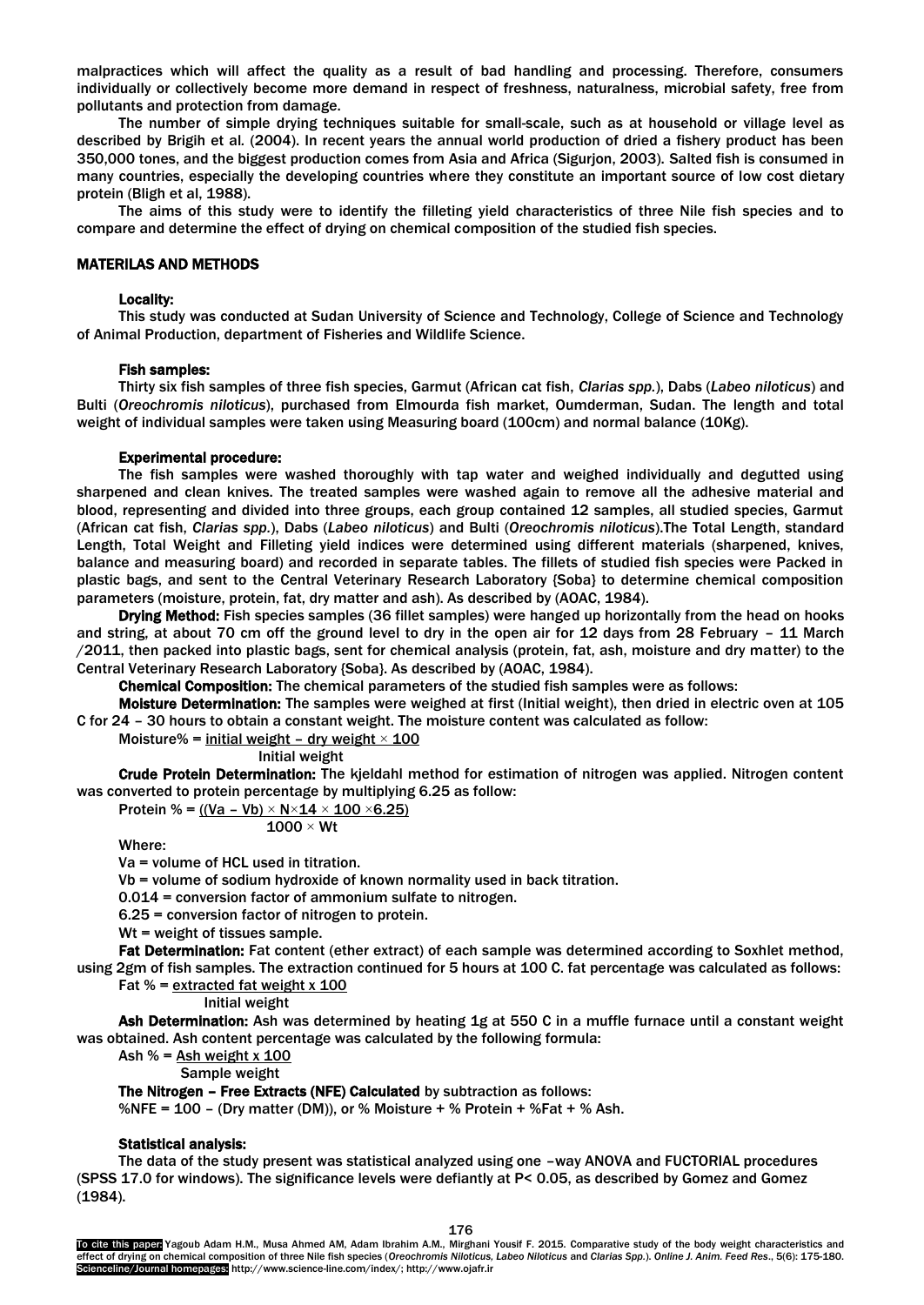# RESULTS

The result in Table 1 Showed the filleting yield indices (head, skeleton, skin and viscera) analysis of three fresh water fish, purchased from El-mourada fish Market.There was a distinctive variation in the mean weight and standard length of investigated fish. The fillet percentage was highest in *Clarias spp.* 46.75% compared to *Oreochromis. Niloticus* which was 30.39%. The highest filleting yield of *Clarias spp.* is due to its small skin (5.5%), skeleton (8.58%) and viscera (6.99%), while the lowest filleting yield of *O. niloticus* is due to large head and skeleton which were 27.16% and 22.84% respectively. The least variable component of carcass was the skeleton which more or less uniform, except for *O. niloticus* and *Labeo niloticus* which recorded a higher percentage skeleton weighed 22.84% and 27.37% respectively.

Table 2 Showed that there were significant differences among filleting yield of three studied fish and Table 3. Showed the effect of direct sun light (open air) on chemical composition of three fish species *O. niloticus*, *Labeo niloticus* and *Clarias spp.* meat, the results show there is significant difference in fat, crude protein, nitrogen free extract and ash among the three different fish species (fresh and dried) at level (p< 0.01), al so there is significant different in moisture and dry matter among the three different fish species at level (P< 0.05).

| Table 1 - Body weight characteristics of three fish species (O.niloticus, L.niloticus and Clarias spp.).                                                                      |                                |                                 |                                 |       |  |  |  |
|-------------------------------------------------------------------------------------------------------------------------------------------------------------------------------|--------------------------------|---------------------------------|---------------------------------|-------|--|--|--|
| Parameter<br>Type of fish                                                                                                                                                     | <b>O.niloticus</b>             | <b>L.niloticus</b>              | C.spp.                          | Sig.  |  |  |  |
| Total length/cm                                                                                                                                                               | $36.5 \pm 0.58$ <sup>a</sup>   | $49 \pm 1.16^b$                 | $49 \pm 0.82$ <sup>b</sup>      | $***$ |  |  |  |
| Standard length/cm                                                                                                                                                            | $29.75 \pm 0.50$ c             | $39.5 \pm 1.29$ <sup>b</sup>    | $45 \pm 0.82$ <sup>a</sup>      | $***$ |  |  |  |
| Total weight/gm                                                                                                                                                               | $930 \pm 21.60$ b              | $1210 \pm 106.15$ <sup>a</sup>  | $977.5 \pm 71.82$ <sup>b</sup>  | $***$ |  |  |  |
| Head weight/gm                                                                                                                                                                | $252.5 \pm 6.46$ <sup>b</sup>  | $121.25 \pm 11.09$ <sup>c</sup> | $283.75 \pm 11.09$ <sup>a</sup> | $***$ |  |  |  |
| Viscera weight/gm                                                                                                                                                             | $65 \pm 5.77$ <sup>b</sup>     | $132.5 \pm 34.03$ <sup>a</sup>  | $101.25 \pm 13.15$ <sup>a</sup> | $***$ |  |  |  |
| Skin weight/gm                                                                                                                                                                | $92.5 \pm 2.89^{\text{ b}}$    | $112.5 \pm 6.46$ <sup>a</sup>   | $53.57 \pm 4.79$                | $***$ |  |  |  |
| Skeleton weight/gm                                                                                                                                                            | $212.5 \pm 19.37$ <sup>b</sup> | $330 \pm 13.54$ <sup>a</sup>    | $83.75 \pm 4.79$ <sup>c</sup>   | $***$ |  |  |  |
| Fillet weight/gm                                                                                                                                                              | $282.5 \pm 17.09$ <sup>c</sup> | $470 \pm 47.61$ <sup>a</sup>    | 398.75 ± 38.38 b                | $***$ |  |  |  |
| Inedible Part%                                                                                                                                                                | $56.98 \pm 1.5^{\circ}$        | $48.28 \pm 0.53$ <sup>b</sup>   | $45 \pm 1.26$ <sup>b</sup>      | $***$ |  |  |  |
| Sig. Significant: N = 4: **: Significant P < 0.05); $^{ab}$ Means with different superscripts at the same raw differ significantly by Least Significant Difference (LSD) test |                                |                                 |                                 |       |  |  |  |

Sig: Significant;  $N = 4$ ;  $**$ : Significant  $P < 0.05$ ); Means with different superscripts at the same raw differ significantly by Least Significant Difference (LSD) test at P < 0.05.

| <b>Parameter</b><br>Type of fish                                                                                                                                | <b>O.niloticus</b>            | <b>L.niloticus</b>            | C.spp.                        | Sig.  |  |  |
|-----------------------------------------------------------------------------------------------------------------------------------------------------------------|-------------------------------|-------------------------------|-------------------------------|-------|--|--|
| Average head $%$ $±SD$                                                                                                                                          | $14.16 \pm 0.67$ b            | $10.06 \pm 0.93$ <sup>c</sup> | $29.09 \pm 1.16$ <sup>a</sup> | $***$ |  |  |
| Average viscera %±SD                                                                                                                                            | $10.33 \pm 0.6$ <sup>a</sup>  | $10.85 \pm 1.97$ <sup>a</sup> | $6.99 \pm 0.5^{\,\mathrm{b}}$ | $***$ |  |  |
| Average skin %±SD                                                                                                                                               | $9.95 \pm 0.44$ b             | $9.32 \pm 0.42$ <sup>a</sup>  | $5.52 \pm 0.58$               | $***$ |  |  |
| Average skeleton %±SD                                                                                                                                           | $32.84 \pm 1.85^{\text{b}}$   | $27.37 \pm 1.51$ <sup>a</sup> | $8.58 \pm 0.41$               | $***$ |  |  |
| Average fillet %±SD                                                                                                                                             | $33.39 \pm 2.05$ <sup>c</sup> | 38.82 ± 1.29 <sup>a</sup>     | $46.75 \pm 1.32$              | $***$ |  |  |
| Sig: Significant; N = 4; **: Significant (P < 0.01); <sup>abc</sup> Means with different superscripts at the same raw differ significantly by Least Significant |                               |                               |                               |       |  |  |

Difference (LSD) test at P < 0.0.

# **DISCUSSION**

The results of this study shed a light on body weight characteristics, filleting indices and proximate chemical composition studies (Ether extract, Crude protein, Nitrogen free extract, Ash, Moisture, Dry matter) of three commercial fresh water fishes. *Oreochromis niloticus* possessed large skeleton 32.84% which had an adverse effect on the filleting yield of fish, Also there are some attributes which are responsible for decreasing the filleting yield such as skeleton, skin and viscera. In the case of *Labeo niloticus* which recorded 27.37%, 9.32% and 10.85% respectively.

*Clarias spp.* had moderate skin and viscera weight which resulted in the high filleting yield (46.75%) among the studied fishes, although the head of the *Clarias spp.* was large in comparison with rest of the its components, this did not affect its filleting yield which was (46.75%) because on the other hand it has a lower skin and skeleton percentage (5.52%) and (8.58%) respectively. The filleting yield results indicated that the body weight composition revealed a significant difference in head; viscera, skin, skeleton and fillets of the three fish (*Oreochromis niloticus, Labeo niloticus,* and *Clarias spp.*). This result is in agreement with Eoy (1991) who studied carcass composition and filleting yield of ten fish species from Kanji Lake. He reported that the weight of whole fish and weights of fillets were significant different to each other (P<0.01).

And also the results of Obanu and Ikeme (1988) studies on processing characteristics and yield of some fishes of the River Niger. They mentioned that the fillets, head, viscera and bones were in the range 33.5- 68%, 11-31%, 3.89- 9.8% and 1.32- 15.3% respectively. The results obtained were agreement with Mac (1992) who studied the meat, yield and nutritional value of O*. niloticus* and S. *galilaeous*, and found that the processing characteristics of this species have decreasing order of fillets, head, skeleton, viscera and skin.

To cite this paper: Yagoub Adam H.M., Musa Ahmed AM, Adam Ibrahim A.M., Mirghani Yousif F. 2015. Comparative study of the body weight characteristics and effect of drying on chemical composition of three Nile fish species (*Oreochromis Niloticus, Labeo Niloticus* and *Clarias Spp.*). *Online J. Anim. Feed Res*., 5(6): 175-180. Scienceline/Journal homepages: http://www.science-line.com/index/; http://www.ojafr.ir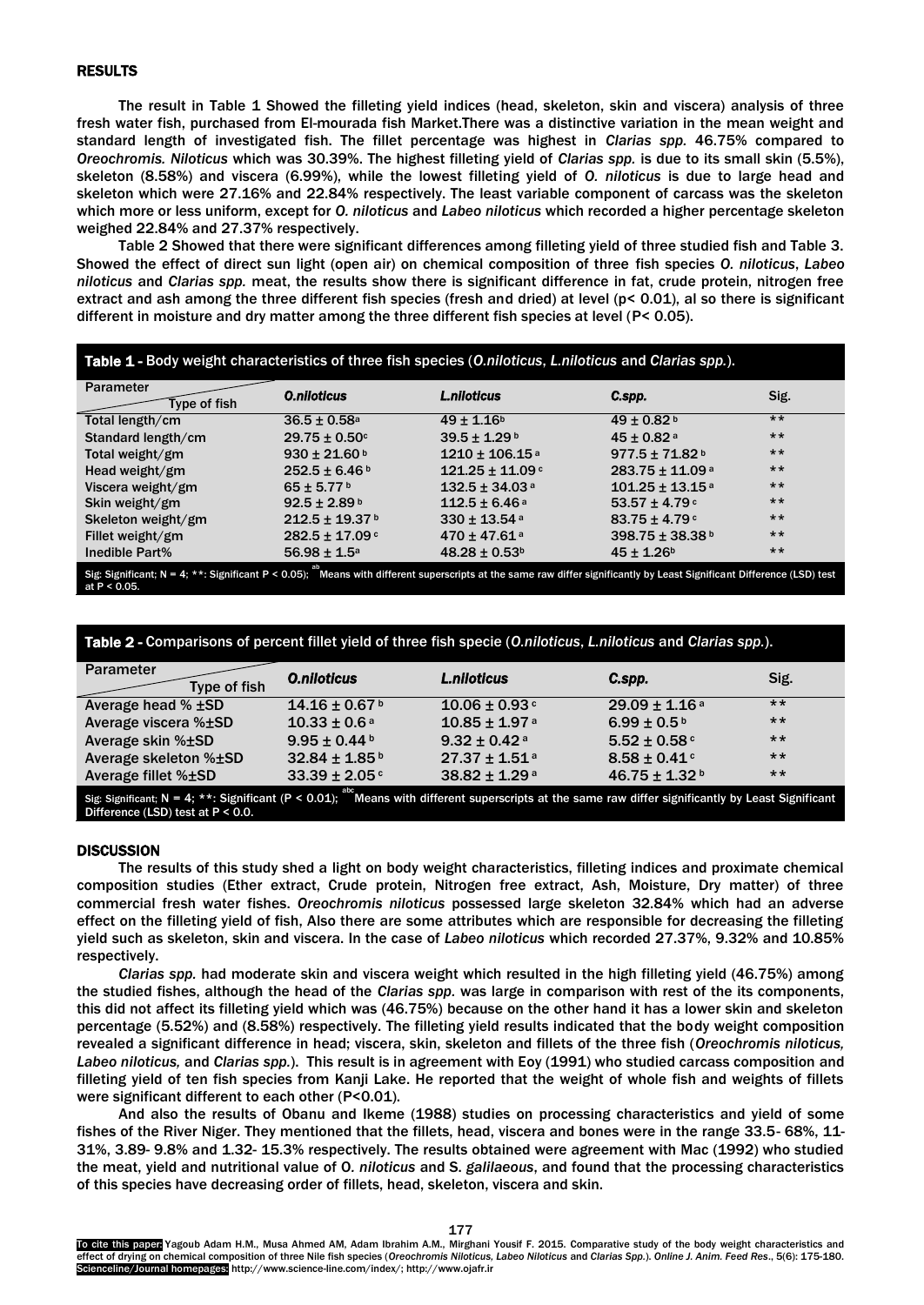Table 3 - The effect of direct sunlight (open air) on the chemical composition of the three fish species (*Oreochromis niloticus, Labeo niloticus and Clarias spp.*).

| <b>Traits</b>                                                                                                                | E.E                                             |                                                                  | CP                                                                  |                                                    | <b>NFE</b>                                                          |                                                  | Ash                                                  |                                                 | <b>Moisture</b>                                            |                                               | <b>DM</b>                                      |                                                                       |
|------------------------------------------------------------------------------------------------------------------------------|-------------------------------------------------|------------------------------------------------------------------|---------------------------------------------------------------------|----------------------------------------------------|---------------------------------------------------------------------|--------------------------------------------------|------------------------------------------------------|-------------------------------------------------|------------------------------------------------------------|-----------------------------------------------|------------------------------------------------|-----------------------------------------------------------------------|
|                                                                                                                              | <b>Untreated</b>                                | <b>Treated</b>                                                   | <b>Untreated</b>                                                    | <b>Treated</b>                                     | <b>Untreated</b>                                                    | <b>Treated</b>                                   | Untreated                                            | <b>Treated</b>                                  | <b>Untreated</b>                                           | <b>Treated</b>                                | <b>Untreated</b>                               | <b>Treated</b>                                                        |
| O .nilotics<br>L .nilotics<br>C.lazira                                                                                       | $7.5 \pm 0.2$<br>$8.4 \pm 0.3$<br>$7.3 \pm 0.2$ | $7.4 \pm 0.2$<br>$8.2 \pm 0.2$<br>$7.3 \pm 0.2$                  | $34.4 \pm 0.5$<br>$32.2 \pm 0.6$<br>$32.3 \pm 0.4$                  | $62.0 \pm 0.6$<br>$61.5 \pm 2.7$<br>$61.5 \pm 0.7$ | $29.9 \pm 1.3$<br>$29.3 \pm 1.6$<br>$30.9{\pm}0.9$                  | $16.7{\pm}0.8$<br>$16.9 + 0.9$<br>$17.8 \pm 0.9$ | $4.6 \pm 0.3$<br>$4.8 \pm 0.2$<br>$5.8 \pm 0.3$      | $7.2 \pm 0.1$<br>$7.3 \pm 0.2$<br>$7.9 \pm 0.2$ | $76.3{\pm}0.8$<br>74.9±0.9<br>76.5±0.7                     | $6.7{\pm}1$<br>$7.1 \pm 0.7$<br>$7.1 \pm 0.5$ | $23.7 \pm 0.8$<br>$25 \pm 0.9$<br>$23.7 \pm 1$ | $93.3 + 1$<br>$92.9 \pm 0.7$<br>$94.5 \pm 0.5$                        |
| <b>Main effects</b><br><b>Fish species</b><br>O .nilotics<br>L .nilotics<br>C lazira<br><b>Standard error</b><br>Significant |                                                 | 7.41 <sup>b</sup><br>8.27a<br>7.32 <sup>b</sup><br>0.04<br>$***$ | 48.18a<br>46.84 <sup>b</sup><br>46.91 <sup>b</sup><br>0.25<br>$***$ |                                                    | 23.34 <sup>b</sup><br>23.10 <sup>b</sup><br>24.38a<br>0.23<br>$***$ |                                                  | 5.90c<br>6.05 <sup>b</sup><br>6.85a<br>0.04<br>$***$ |                                                 | 41.52a<br>41.02 <sup>b</sup><br>40.99 <sup>b</sup><br>0.16 |                                               |                                                | 58.48 <sup>b</sup><br>58.96 <sup>a</sup><br>59.11a<br>0.17<br>$\star$ |
| <b>Treatment</b><br><b>Untreated</b><br><b>Treated</b><br><b>Standard error</b><br><b>Significant</b>                        |                                                 | 7.71<br>7.62<br>0.04<br><b>NS</b>                                | 32.99<br>61.63<br>0.2<br>$***$                                      |                                                    | 30.07<br>17.14<br>0.19<br>$***$                                     |                                                  | 5.06<br>7.47<br>0.04<br>$***$                        |                                                 | 75.93<br>6.43<br>0.13<br>$***$                             |                                               |                                                | 24.13<br>93.57<br>$***$                                               |
| <b>Treatment X Fish species</b><br>Significant                                                                               |                                                 | <b>NS</b>                                                        | $\star$                                                             |                                                    | <b>NS</b>                                                           |                                                  | $***$                                                |                                                 | $***$                                                      |                                               |                                                | $***$                                                                 |

 $^{\circ}$ Means with different superscripts at the same raw differ significantly by Least Significant Difference (LSD); N= 4; \*\*: Significant (P < 0.01); \*: Significant (P < 0.05); NS: No significant.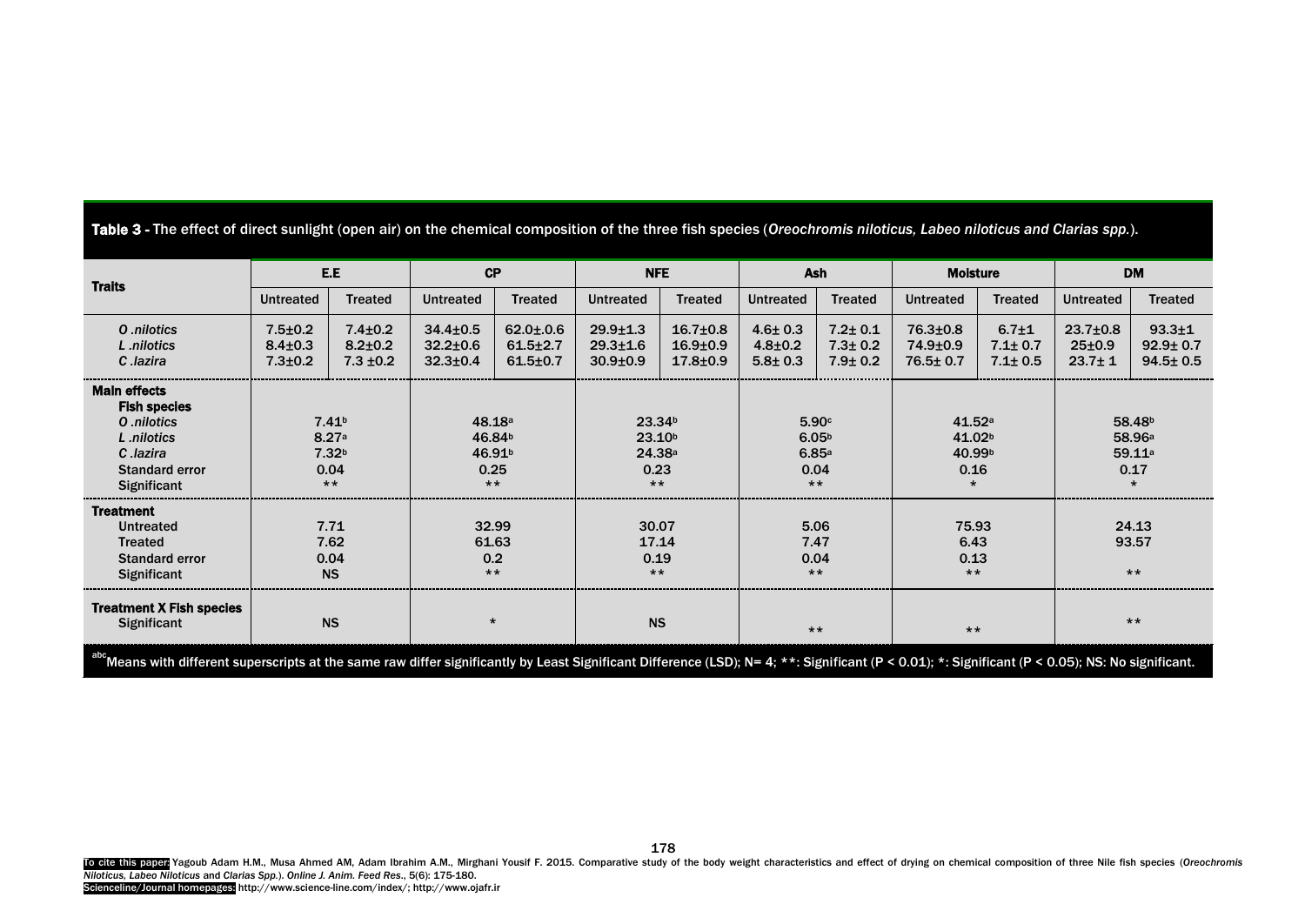Table 2 shows the average of body weight characteristics for fish under experiment this result is in agreement with the finding of Ali et al. (1992) who studied body characteristics; yield assessment and proximate chemical composition of commercial fish species namely *Lates niloticus*, *O.niloticus*, *Sarotheradeom galilaeous*, *Labeo niloticus* and *Labeo horie*. The results of body characteristics and yield indices revealed clearly percentage decrease in the order of fillets, heads, skeletons, viscera and skin for *tilapia spp.* Compared to order of fillets, skeletons, viscera, head and skin for *Labeo spp.* 

Generally the filleting yields of these fish studied were a reflection of their anatomy, species with large head, skin and skeleton, relative to musculature give lower filleting yield, than those with smaller head, skin and skeleton, on the other hand, *O.niloticus* had high inedible parts (head, skeleton and viscera) which recorded (56.98%). And the lowest inedible parts for *Clarias spp.* (48%). These inedible parts are often discarded except for few considerations head and skeleton are used as by product.

The result of chemical composition is in agreement with Clacus and Ward (1996) who reported that flesh from healthy fish contains (70-80% water).The results of this study is in agreement with Babiker and Dirar (1992) studies on the fermented, dried fish in Sudan on three fish species; Dabs (*Labeo spp.*), Bulti (*Tilapia spp.*) and Germut (*Clarias spp.*). They mentioned that the chemical composition results showed that moisture contents were 9%, 7.1% and 7.7% protein content 65%, 58.1% and 55.9%. Fat content 11.3%, 18.2% and 17%, and ash content 18.5%, 22.9% and 12.6% respectively.

#### **CONCLUSION**

Recently, the demand of tilapia (*oreochromis niolticus*), Dabs (*Labeo niloticus*) and catfish (*Clarias spp.*) consumption increased continuously because, these fishes are of low price but, high nutrition food. It was noticed that *clarias spp.* has the highest edible meat percentage 46.75% followed by *Labeo niloticus* 38.82% and *Oreochromis niloticus* (33.39%), and there were significant differences (p< 0.05) among the three species.

The results of protein contents examined were 62%, 61.5% and 61.5% for *Oreochromis niloticus, Labeo niloticus* and *Clarias spp.* respectively. Fat contents were 7.41%, 8.27% and 7.32% for *Oreochromis niloticus*, *Labeo niloticus* and *Clarias spp.* respectively. Moisture contents were 6.7%, 7.5% and 7.5% for *Oreochromis niloticus*, *Labeo niloticus* and *Clarias spp.* respectively. Ash contents were 5.90%, 6.05% and 6.85% for *Oreochromis niloticus, Labeo niloticus* and *Clarias spp.* respectively.

When comparing protein contents of the three fish species it was found that *Labeo niloticus* and *Clarias spp.* have equal protein contents, but *Oreochromis niloticus* has different percentage. Moreover it was found that *Labeo niloticus* and *Clarias spp.* have equal Moisture contents. Also it was found that the three fish species have different fat contents with the highest level for *Labeo niloticus* followed by *Oreochromis niloticus* and the least level for *Clarias spp.*

#### REFERENCES

Andrew AE (2001). Fish Processing Technology. University of Ilorin press, Nigeria.pp.7-8.

- AOAC (1984). Association of Official Analytical Chemists.Official Method of Analysis of the Association of Official Analytical Chemists, Vols. I & II, Association of Analytical Chemists, Arlington. pp.12-98.
- Babiker SA and Dirar HA (1992). Kejeik, Fermented Dried Fish of Sudan, Sudan Journal Agriculture, A Study in Africa Food Nutrition, CAB international.
- Bligh EG, Shaw SJ and Woyewoda AD (1988). Effects of Drying and Smoking on lipids of fish. In: fish smoking and Drying, J.R. Burt, Elsevier Applied Science. London, pp. 52 – 41.
- Brigih MV, Brigiet BV and Corlin H. (2004). Preservation of fish and Meat, Wageningen, Netherland, pp22 43.
- Eoy AA (1991). Carcass composition and filleting yield of ten fish species from Kainji Lake FAO Fisheries Report No. 467 supplement FIIU/R467suppl. Accra, Chana, 22-25 Oct.199 1.
- FAO (2004). The composition of fish. Available from http:// [www.fao.org](http://www.fao.org/) /wairdoes/ tx 5916e /× 5916co1.htm.pp1-80.
- Food and Agric Org (1985). World catch and trade of fisheries and products in 1984. Info fish Marketing Digest. No. 25. Hardy R, Smith, JGM (1976). The storage of Mackerel (*Scomber).*

Food and Agriculture Organization FAO, (1999). World production of fish, Crustaceans and Molluscs by Major fishing Areas. Fisheries Information and Statistics unit (FIDI), Fisheries Department, FAO, Rome.

Gomez KA and Gomez AA (1984). Statistical procedures for agricultural research 2ed, Wiley sons, Inc.

- Clacus IJ and Ward AR (1996). Post harvest fisheries development: A guide to handling, preservation, processing, and Quality Chatham Maritime. United Kingom.
- Mac JG (1992). Meat, yield and Nutritional Value Determination of Tilapia species (Tilapia nilotica + S. Galilaecous) from Lake Nubia B.Sc. (honor) Dissertation. Department of fisheries, College of Natural Resources and Environmental studies, University of Juba, Sudan.
- Meske C (1985). Fish Aquaculture Technology and Federal Research Center for Fisheries, Institute for Costal and Inland Fisheries, Hamburg, Federal Republic of Germany. Edited and translated by Fredrick Vogt. Formally of the polytechnic of Central London, U. K.
- Obanu ZA and Ikeme AI (1988). Processing characteristics and yield of some fish's species of the river Niger in Nigeria FAO consultation of fish technology in Africa FIIU/R400 Supp. Pp. (218-221).